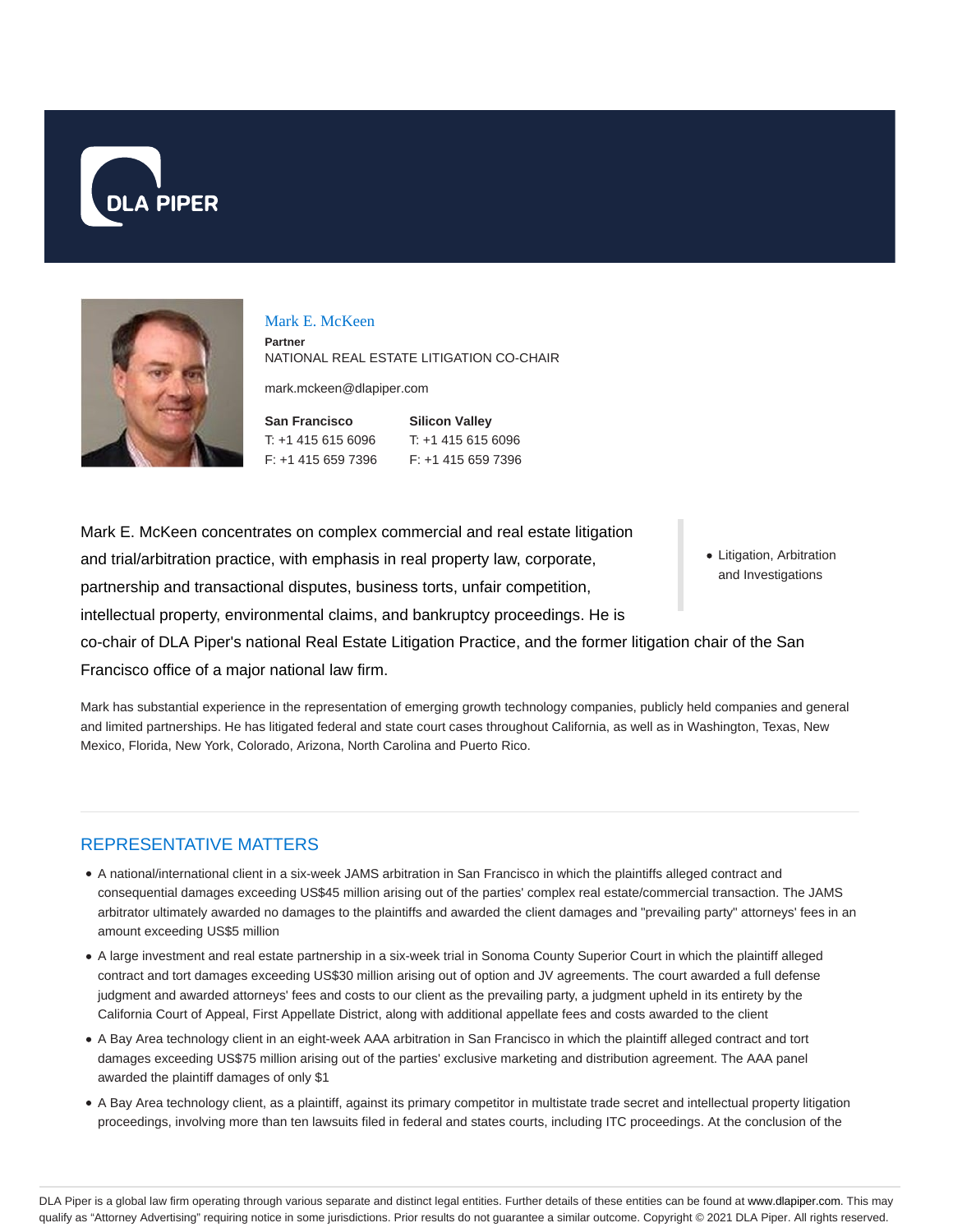litigation, our client fully prevailed and its competitor's business was shut down

- A major national client, as a plaintiff, in a trial victory in San Francisco County Superior Court arising from claims for breach of complex guaranties of underlying real estate agreements. Along with damages, the court awarded attorneys' fees and costs to the client as the prevailing party, a judgment upheld in its entirety by the California Court of Appeal, First Appellate District and the California Supreme Court, along with additional appellate fees and costs awarded to the client
- A California real estate and development partnership in a two-week JAMS arbitration in San Francisco involving contractual rights over international real property, in which the client was awarded a full declaratory relief judgment in its favor valued in the millions of dollars
- A national real estate joint venture client in a trial victory in Bankruptcy Court in Oakland involving a motion for relief from stay to pursue legal remedies on real and personal property in San Francisco adjacent to the new Transbay Terminal project, in which the client fully prevailed and thereafter defeated emergency motions to stay such favorable trial ruling at the Bankruptcy Court and Ninth Circuit Bankruptcy Appellate Panel levels pending appeal
- A major national bank in a jury trial victory, as a plaintiff, in San Francisco County Superior Court arising from claims for conversion, common counts and breach of contract – third-party beneficiary, in which the client was awarded all damages requested at trial. This jury verdict was recently upheld in its entirety by the California Court of Appeal, First Appellate District, along with appellate costs awarded to the client
- A major national client in a trial victory, as a plaintiff, in Solano County Superior Court arising from claimed breach of contract of commercial/real estate agreements, in which the plaintiff was awarded attorneys' fees and costs as the prevailing party
- A large California client in a trial victory in Contra Costa County Superior Court arising from allegations of breach of contract and business tort claims
- A national real estate investment client in an action filed in Contra Costa County Superior Court regarding the termination of a US\$20 million real property purchase and sale agreement. After the court granted two summary judgment motions in the client's favor (as the plaintiff), our client was awarded all of its requested damages as well as attorneys' fees and costs as the prevailing party
- A large national technology client in consolidated actions in Alameda County Superior Court and Santa Clara County Superior Court against the plaintiff's multimillion-dollar claims for breach of contract and business torts. The case settled favorably following the court's ruling on the parties' cross-motions for summary judgment
- A major international technology client in San Francisco County Superior Court against the plaintiff's multimillion-dollar claims for unfair competition and business torts arising from allegedly false printer speeds advertised to consumers. The case settled favorably prior to trial
- A national real estate investment client against declaratory relief claims filed in Solano County Superior Court regarding the enforceability of contracts under California's Subdivision Map Act and recent case law. While the parties' cross-motions for summary judgment were pending, the plaintiff's claims were entirely dismissed without payment of any settlement sums
- A national technology company in federal court in San Francisco against a plaintiff's multimillion-dollar claims alleging breach of contract and business torts arising out of the parties' failed merger agreement. The case settled favorably on the eve of trial
- A national real estate investment client against multimillion-dollar tort claims filed in San Francisco County Superior Court regarding allegations of interference with a contract and the prospective economic advantage arising out of two JV transactions. The case settled favorably on the eve of trial
- A Taiwanese manufacturing client in federal court in Seattle against a plaintiff's multimillion-dollar claims for alleged breach of contract and business torts. The case settled favorable on the eve of trial
- A national biotechnology client in federal court in New Mexico against a plaintiff's multimillion-dollar claims arising from alleged fraudulent statements and non-disclosures related to the parties' asset purchase and license agreements. The case settled favorably on the eve of trial following the dismissal of certain of the plaintiff's claims by summary adjudication
- A national healthcare client in San Francisco County Superior Court against a plaintiff's claims for breach of contract and business torts arising out of the parties' management service agreements. Following motion practice, the plaintiff' claims were entirely dismissed without payment of any settlement sums
- An international technology client in federal court in Florida and Santa Clara County Superior Court against a plaintiff's multimilliondollar claims for breach of contract and business torts. The case settled favorably following the court's ruling on the parties' crossmotions for summary judgment
- A Washington-based investment firm in federal court in San Francisco against a plaintiff's multimillion-dollar claims for breach of contract and business torts arising out of the parties' asset purchase agreement. Following motion practice, plaintiff's claims were